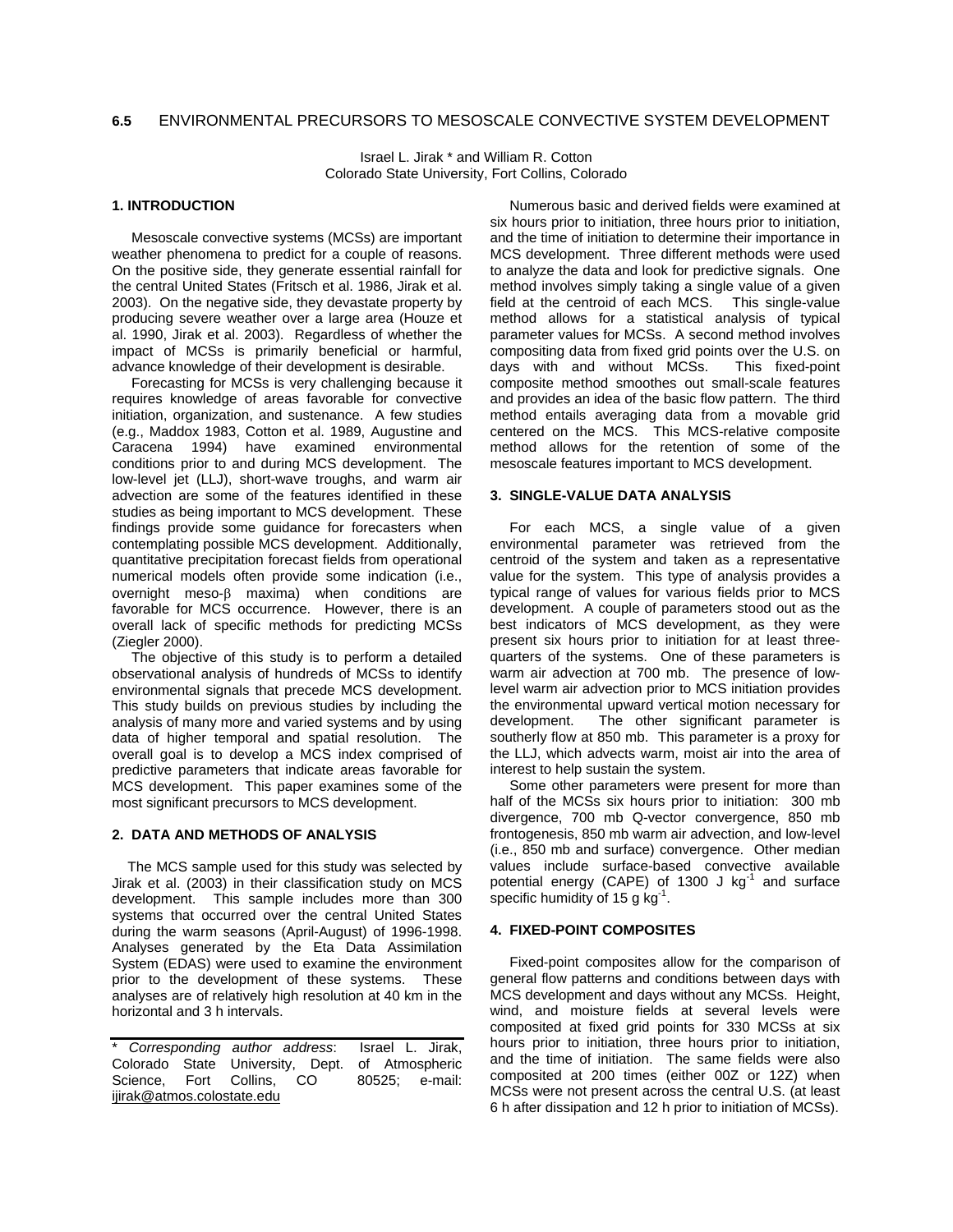

Figure 1. 500 mb fixed-point composite of the height (m) and wind (m s<sup>-1</sup>) fields 6 hours prior to MCS initiation (left panel). The right panel shows the same fields except for days without MCS occurrence over the central U.S.

The fixed-point composites of the height and wind fields at 500 mb (see Fig. 1) show very different flow patterns between days with MCSs and days without MCSs. Prior to MCS initiation, a weak ridge is centered near the middle of the U.S. (left panel) while the ridge is much stronger and farther west on days without MCSs (right panel). A similar pattern extends through the upper-troposphere.

At 850 mb, significant differences also exist in the height and wind fields between days with and without MCSs (see Fig. 2). The trough in the vicinity of the Rocky Mountains is much more organized prior to MCS development than on days without convective organization. This results in a broader area of strong, southerly winds that extends well into the Central Plains. This setup is favorable for supporting convection through the advection of warm, moist air from the Gulf of Mexico into the plains.

The composite surface map (not shown) displays a well-organized trough along the Rocky Mountains generating strong southerly winds through the Central Plains prior to MCS development. On days without MCSs, the surface trough is farther west and the Bermuda High exists farther east resulting in weaker southerly flow into the plains. Composite maps of lowlevel moisture and CAPE (not shown) reveal a tongue of moist, unstable air that extends from the Gulf of Mexico into the Central Plains preceding MCS formation that doesn't exist on days without convective organization.

#### **5. MCS-RELATIVE COMPOSITES**

 MCS-relative composites allow for the analysis of mesoscale features important to MCS development. Basic fields were composited by averaging data for all 330 MCSs on movable grids (20° lon x 15° lat) centered on each system at six hours prior to initiation, three hours prior to initiation, and the time of initiation. A simple filter was then used to remove some of the smallscale noise that results from compositing. The basic fields were analyzed along with numerous derived quantities to detect common environmental conditions prior to MCS development. The map background in these composites (Figs. 3-6) does not have any physical significance, as systems from all across the central U.S. were included in the composite. However, the map does provide a reference of the average initiation location of the MCSs, which is demarcated by a white diamond.

The 300 mb MCS-relative composite reveals weak upper-level forcing six hours prior to MCS initiation. Figure 3 shows that MCSs typically form just upstream of a weak upper-level ridge in an area of weak divergence. Previous studies (Maddox 1983; Cotton et al. 1989; Anderson and Arritt 1998) have shown that a deep tropospheric circulation is important to the development of MCSs. The upper-level divergence maximum associated with this circulation intensifies toward the time of initiation. This indicates that the upper-level divergence maximum is a response to deep



Figure 2. 850 mb fixed-point composite of the height (m) and wind (m s<sup>-1</sup>) fields 6 hours prior to MCS initiation (left panel). The right panel shows the same fields except for days without MCS occurrence over the central U.S. The shaded areas indicate regions of southerly winds  $>3$  m s<sup>-1</sup>.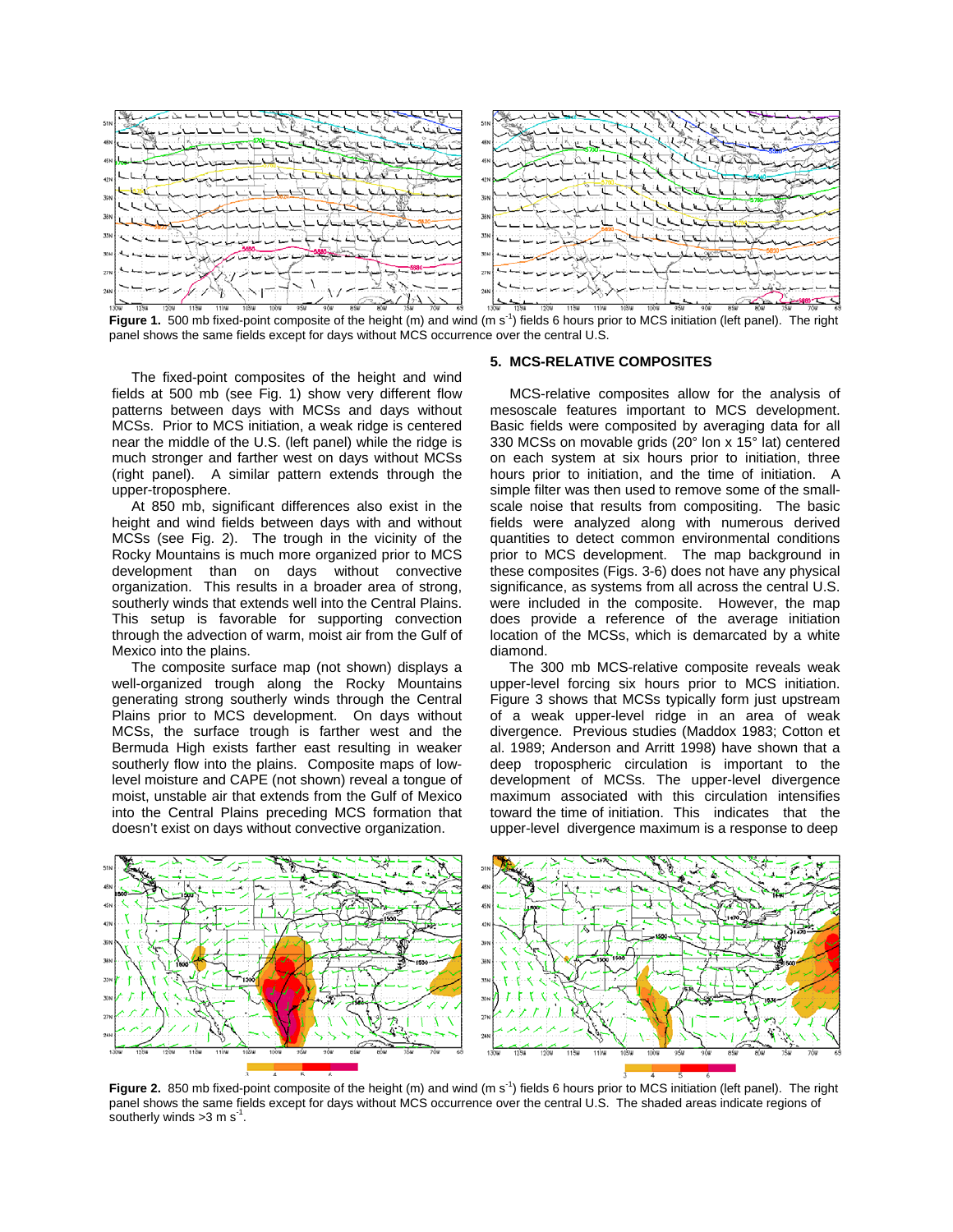

**Figure 3.** 300 mb MCS-relative composite of the height (m) and wind  $(m s<sup>-1</sup>)$  fields 6 hours prior to MCS initiation. The solid white lines are the height contours; the dotted black lines are the isotachs; and the divergence is shaded with the scale on the right in  $s<sup>-1</sup>$ . The white diamond indicates the average location of MCS initiation.

tropospheric ascent as the system develops and cannot be used effectively as a predictive indicator. The jet streak may provide some support to MCS development by inducing upward motion in the right entrance region (see Fig. 3).

A stronger signal is shown in the 700 mb temperature advection field in Fig. 4. As Maddox (1983) and others have indicated, low-level warm air advection provides the lifting necessary for the development and organization of MCSs. Warm air advection at 700 mb appears to be a particularly good indicator, as the maximum coincides with the location of MCS initiation six hours later (see Fig. 4). In addition, the warm air advection pattern is interesting with a sharp decrease to the west, but a broad area of high values that extends to the east, which indicates that eastward-moving MCSs will remain in an environment favorable for survival.



**Figure 4.** 700 mb MCS-relative composite of temperature advection  $(K s<sup>-1</sup>)$  6 hours prior to MCS initiation. The white diamond indicates the average location of MCS initiation.

 At 850 mb, a well-defined short-wave trough and its associated convergence are clearly evident prior to<br>MCS development (see Fig. 5). Six hours before MCS development (see Fig. 5). initiation, the trough and convergence maximum are west of the point of MCS initiation, but they strengthen and advance eastward with time. This evidence suggests that the convergent area at 850 mb may be a preferred location for convective initiation of initial convective cells that move eastward into an area favorable for upscale growth into MCSs. The LLJ is also apparent in Fig. 5 and has been noted as a recurrent feature of the antecedent environment of MCSs (Maddox 1983; Augustine and Caracena 1994).



 The moisture and stability composites all tend to demonstrate the same basic pattern of a tongue of moist, unstable air extending from the southeast (i.e., Gulf of Mexico) to the northwest (i.e., plains). Figure 6 shows the composite of the lifted index (LI) prior to MCS development. Not surprisingly, MCSs generally develop in a moderately unstable environment. Comparison of stability parameters reveals that the LI appears to be a better indicator of MCS development than CAPE. The CAPE composite (not shown) exhibits increasing CAPE values to the southeast of the initiation location; whereas, the LI remains approximately constant to the southeast. This provides some evidence that "skinny

CAPE" profiles are likely not as conducive for MCS development as broader CAPE profiles (i.e., larger LI).

#### **6. SUMMARY AND CONCLUSIONS**

Environmental conditions prior to the development of a large sample of MCSs were examined. The data were analyzed using a few different methods to try to uncover predictive signals of MCS development. The overall mid- to upper-tropospheric forcing was found to be weak with systems typically forming just upstream of a ridge at these levels. The lower-tropospheric forcing was much stronger and provided a better indicator of MCS development. Warm air advection at 700 mb, convergence at the nose of the LLJ, and convectively